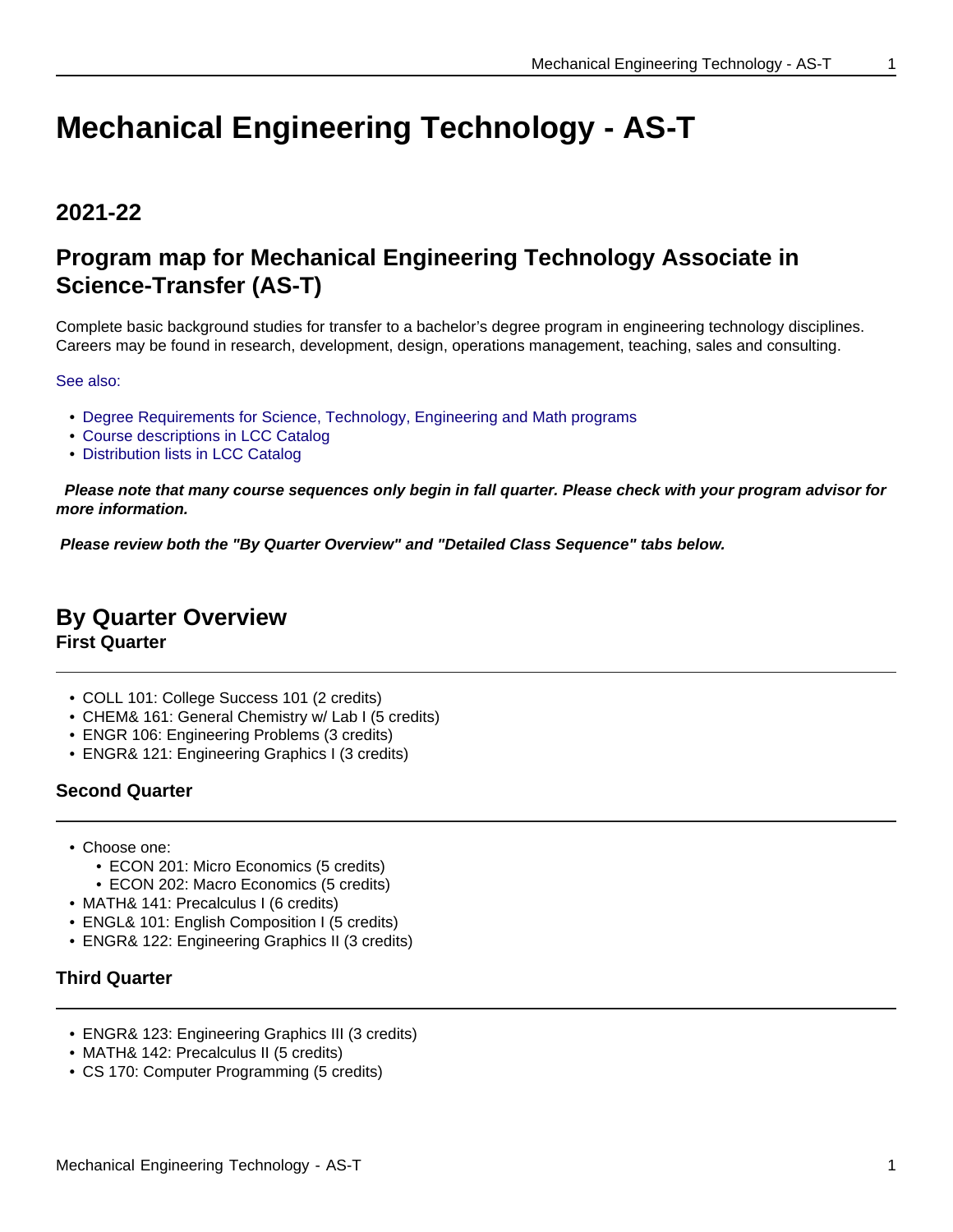# **Fourth Quarter**

- MATH& 151: Calculus I (5 credits)
- PHYS& 221: Engineering Physics I w/ Lab (5 credits)
- CMST& 220: Public Speaking (5 credits)

#### **Apply for financial aid at transfer institution**

#### **Fifth Quarter**

- MATH& 152: Calculus II (5 credits)
- PHYS& 222: Engineering Physics II w/ Lab (5 credits)
- Choose one:
	- ART& 100: Art Appreciation (5 credits)
		- CMST 250: Intercultural Communication (5 credits)
		- HIST& 126: World Civilization I (5 credits)

#### **Apply for Graduation**

#### **Sixth Quarter**

- MATH& 153: Calculus III (5 credits)
- PHYS& 223: Engineering Physics III w/ Lab (5 credits)
- Choose one:
	- ANTH& 100: Survey of Anthropology (5 credits)
	- ANTH& 206: Cultural Anthropology (5 credits)
	- HIST& 128: Western Civ III (5 credits)
	- HIST& 215: Women in US History (5 credits)
- •

# **Detailed Class Sequence**

**1. College Success**

COLL 101: College Success 101 (2 credits)

## **2. Pre-Major Requirement**

CHEM& 161: General Chemistry w/ Lab I (5 credits)

• Prerequisites: CHEM& 100 or high school chemistry and MATH 098.

#### **3. Elective**

ENGR 106: Engineering Problems (3 credits)

• Prerequisite: High school or 100-level physics or chemistry, or instructor permission. Concurrent enrollment in MATH& 142.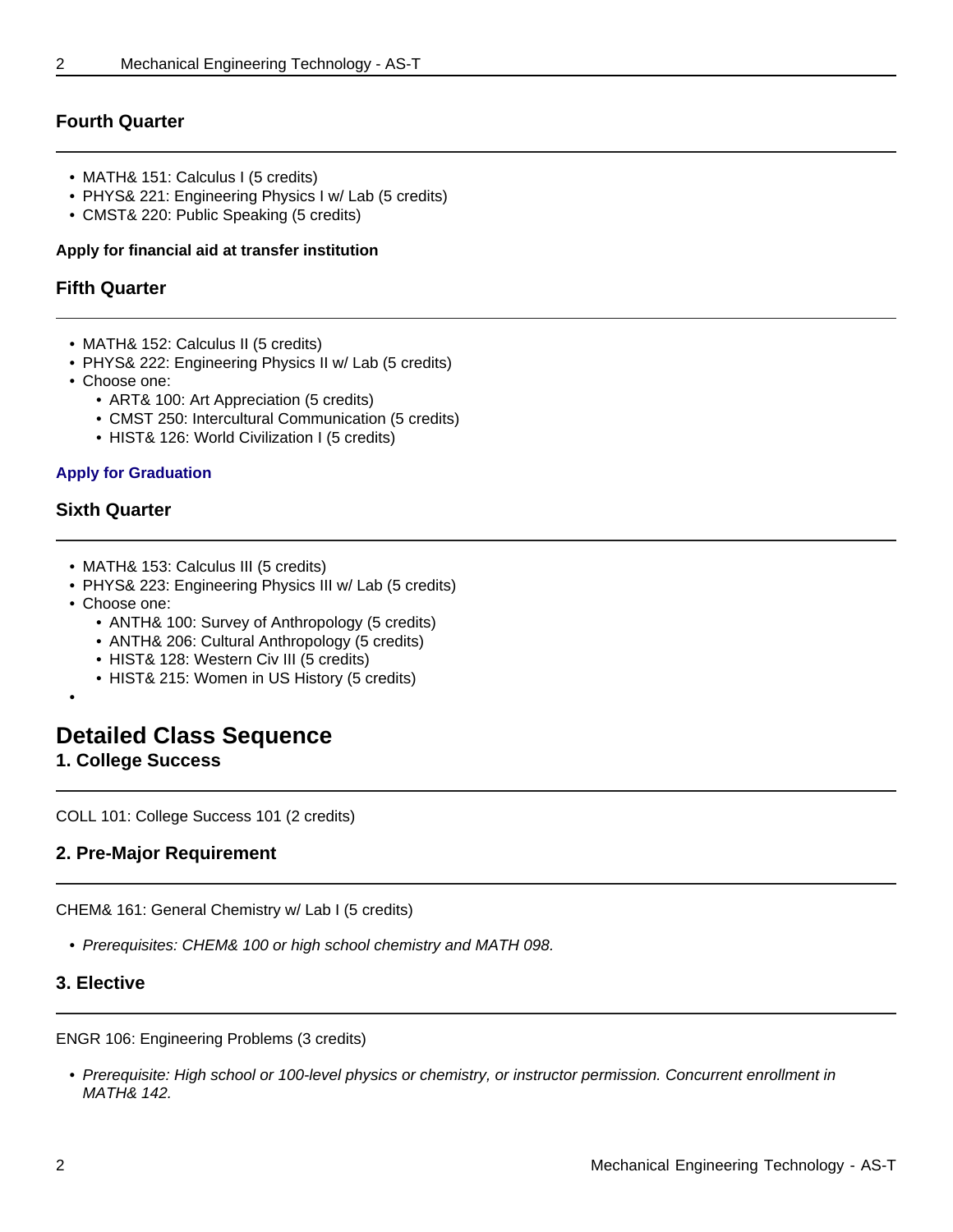#### **4. Pre-Major Requirement**

ENGR& 121: Engineering Graphics I (3 credits)

• It is recommended that sequence courses be completed at one institution.

#### **5. Social Science Requirement**

Choose one of these recommended courses:

- ECON& 201: Micro Economics (5 credits)
	- Prerequisites: MATH 088 or TECH 088 or BUS 104 and ENGL& 101 or BUS 190.
- ECON& 202: Macro Economics (5 credits)
	- Prerequisite: ECON& 201 or instructor permission.

#### **6. Prerequisite Coursework / Elective**

MATH& 141: Precalculus I (6 credits)

• Prerequisites: C or better in MATH 098, B or better in ABE 092, or placement.

### **7. Communication Requirement**

ENGL& 101: English Comp I (5 credits)

• Prerequisites: College level reading and writing skills or completion of ENGL 099 or TECH 105 with a grade of C or better.

#### **8. Pre-Major Requirement**

ENGR& 122: Engineering Graphics II (3 credits)

- Prerequisite: ENGR& 121 or instructor permission.
- It is recommended that sequence courses be completed at one institution.

#### **9. Recommended Elective**

ENGR& 123: Engineering Graphics III (3 credits)

- Prerequisite: ENGR& 121 and ENGR& 122 or instructor permission.
- It is recommended that sequence courses be completed at one institution.

#### **10. Prerequisite Coursework / Elective**

MATH& 142: Precalculus II (5 credits)

• Prerequisites: C or better in MATH& 141.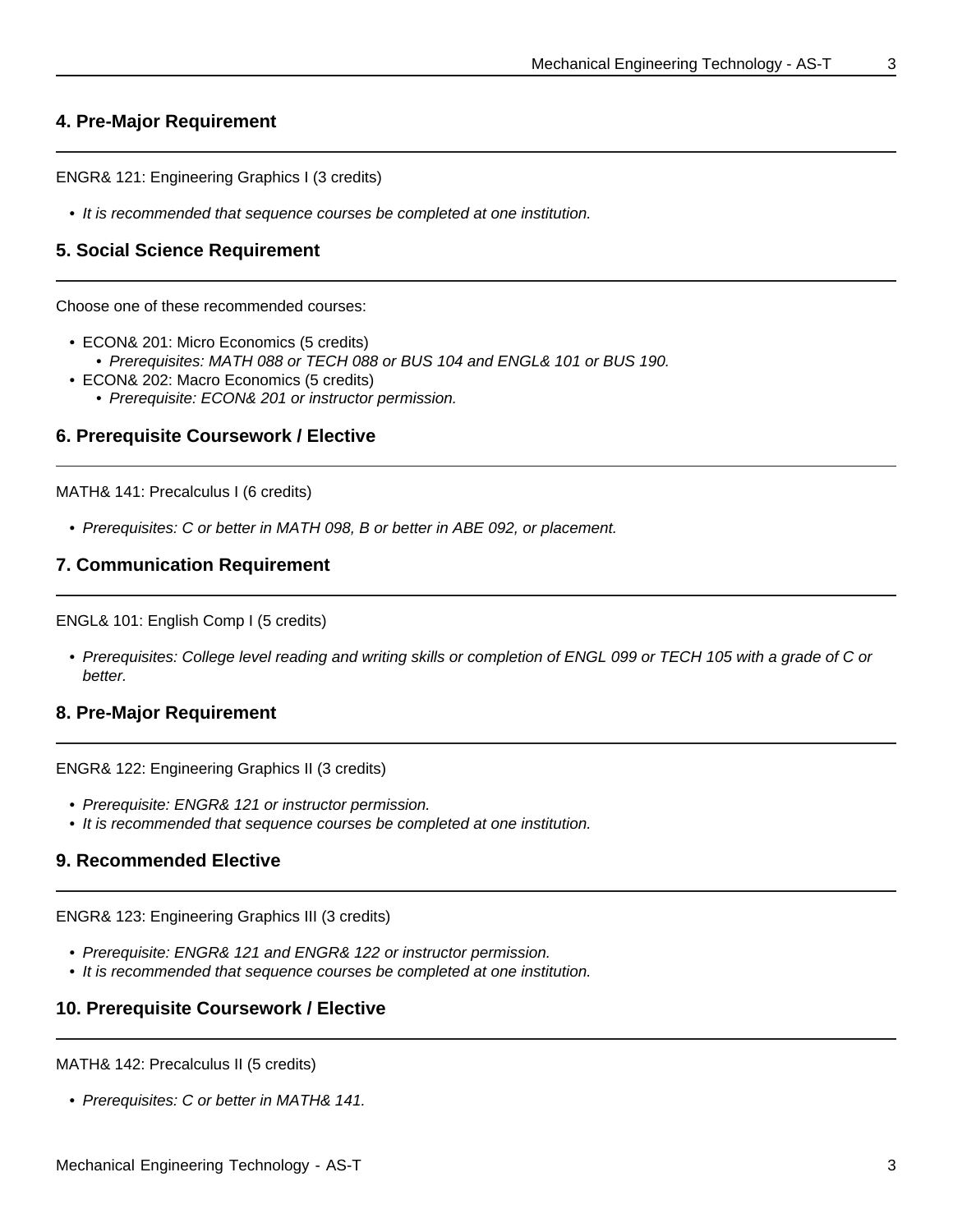## **11. Pre-Major Requirement**

CS 170: Computer Programming (5 credits)

• Prerequisites: MATH 088 or MATH 097 with a grade of C or better and knowledge of Windows is required; or instructor permission.

#### **12. Math Requirement**

#### MATH& 151: Calculus I (5 credits)

• Prerequisites: MATH& 142 with a grade of C or better.

#### **13. Pre-Major Requirement**

PHYS& 221: Engineering Physics I w/ Lab (5 credits)

• Prerequisites: Completion of or concurrent enrollment in MATH& 151 or instructor permission.

#### **14. Recommended Elective**

CMST& 220: Public Speaking (5 credits)

#### **15. Math Requirement**

MATH& 152: Calculus II (5 credits)

• Prerequisite: MATH& 151 with a grade of C or better.

#### **16. Pre-Major Requirement**

PHYS& 222: Engineering Physics II w/ Lab (5 credits)

• Prerequisites: PHYS& 221, MATH& 152 or instructor permission.

## **17. Humanities / Diversity Requirement**

Choose one of these recommended courses:

- ART& 100: Art Appreciation (5 credits)
- CMST 250: Intercultural Communication (5 credits) • Fulfills [DIVR] requirement at WSU
- HIST& 126: World Civilization I (5 credits) • Fulfills [DIVR] requirement at WSU

#### **18. Math Requirement**